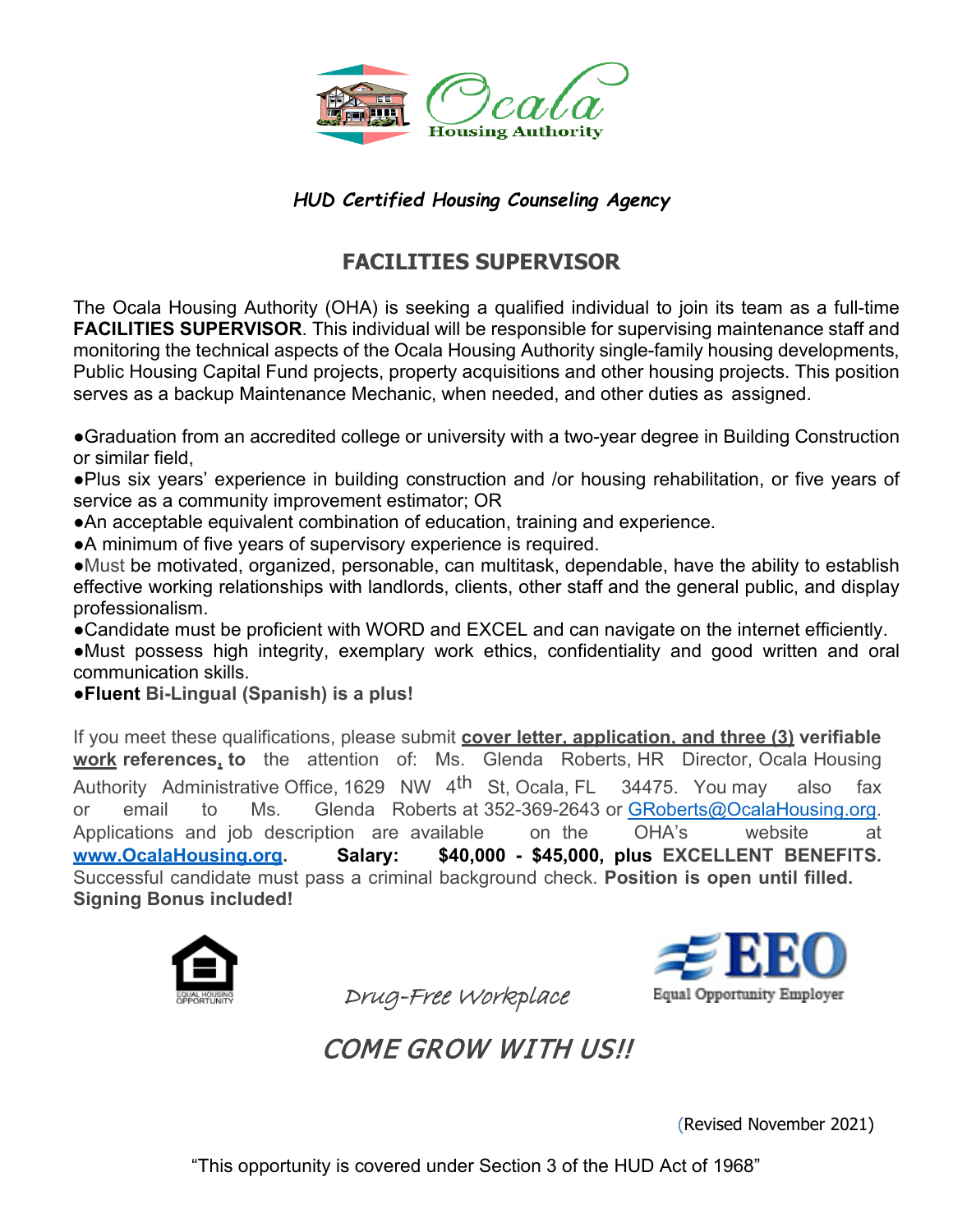

# **JOB DESCRIPTION** *Facilities Supervisor*

#### **FLSA Status:**

Non-Exempt

#### **Employment Status**

Full-time

ı

#### **Nature of Work**

This is highly responsible work of supervising maintenance staff and monitoring the technical aspects of the Ocala Housing Authority single-family housing developments, public housing Capital Fund projects, property acquisitions and other housing projects. This position serves as a backup Maintenance Mechanic, when needed.

#### **Classification Standards**

Position allocated to this classification reports to and works under the supervision of the Property Manager. Work in this class is distinguished by its supervisory duties and advanced technical skills from lower classes

#### **Essential Job Functions**

- Prepares scope of services for procurement of capital projects, goods and services
- Prepares technical assistance as it relates to construction and building services on grant writing and reports for internal and external use.
- Carries out pre-development activities related to housing program construction activities.
- Reviews and approves closeout documents and files at the end of construction jobs; invoices for payments, reviews check requisitions for correctness for final disbursement to the contractor
- Conducts inspections of existing structures, move-in, move-out and housekeeping inspections on existing rental properties and Public Housing Developments, special programs as needed, HCV inspections as needed and. inspects units during construction and restoration for code compliance. Inspects and evaluates the grounds for repairs and preparation for REAC/NSPIRE Inspections and annual inspections
- Prepares cost estimates and work write-ups; and manages construction of work to be performed.
- Advises homeowners on all phases of construction and presents home maintenance training.
- Negotiates contracts between the Housing Authority and general contractors.
- Maintains records and reports for projects constructed including monitoring Wage Determination and Davis-Bacon regulations and interviews.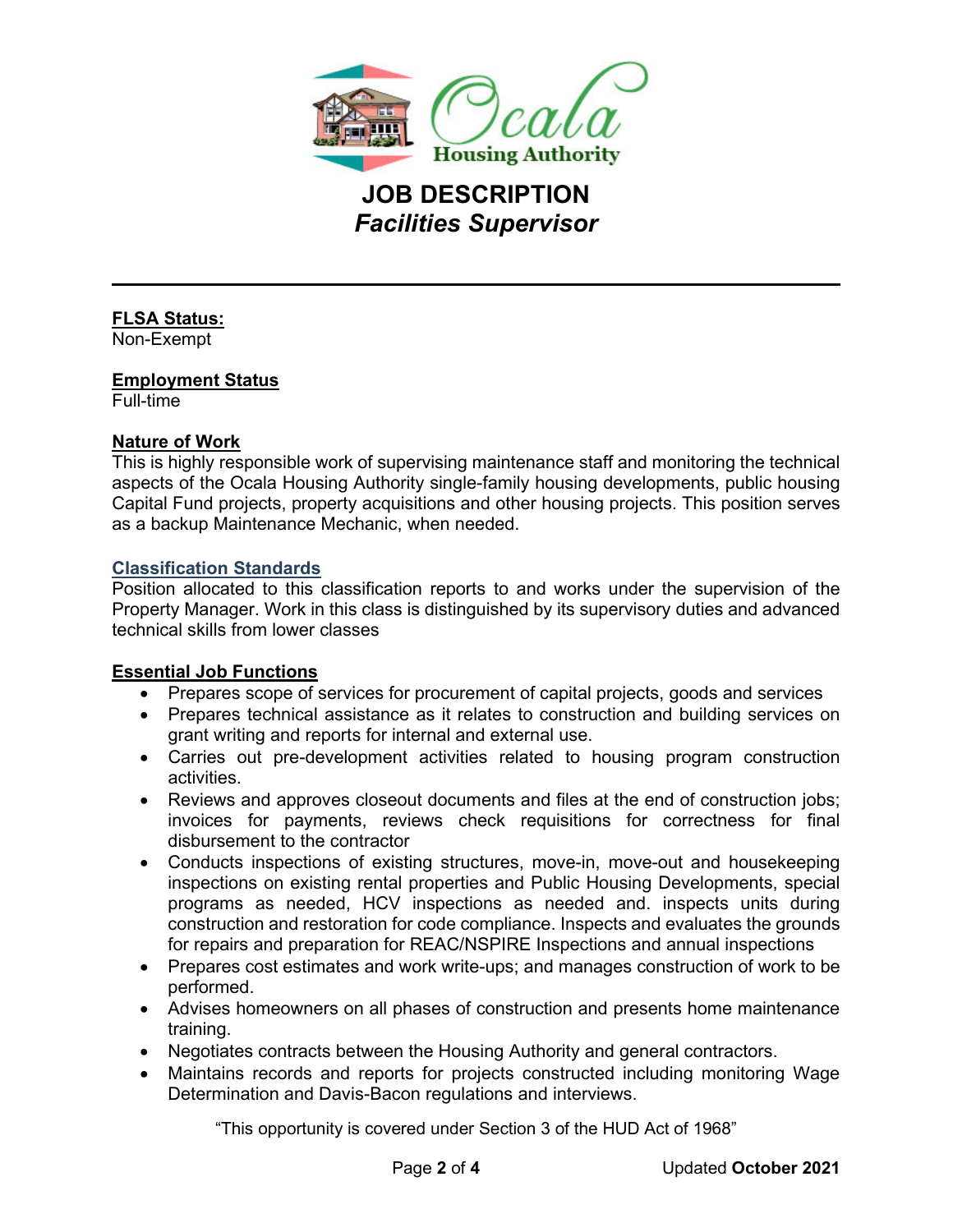- Confers with officials of the City, County and State Government concerning questions of minimum housing codes, building permits, trades inspections or related items.
- Develops and maintains OHA's construction library.
- Prepare OHA Maintenance Plan and Preventative Maintenance Plan in conjunction with the Property Manager.
- Liaison between OHA and service contractors, Maintenance Mechanics, Groundskeeper and Property Manager
- Maintain inventory, material, tools, appliance, and equipment logs
- Prepare weekly maintenance schedules and allocates work as per forecasted workloads and staffing

#### **Non-Essential Job Functions**

- Works with Fleet Supervisor
- Other related duties as assigned
- Assists with the preparation of performance evaluations and disciplinary action notices for maintenance employees.
- Develops new construction programs under the supervision of the Chief Executive Officer and Deputy Director.

#### **Minimum Qualifications**

●Graduation from an accredited college or university with a two-year degree in Building Construction or similar field,

●Plus six years' experience in building construction and /or housing rehabilitation, or five years of service as a community improvement estimator; OR

●An acceptable equivalent combination of education, training and experience.

●A minimum of five years of supervisory experience is required.

• Considerable knowledge of current construction methods, building materials and labor costs.

● Thorough knowledge of Minimum Housing Code, Minimum Property Standards and trade codes as adopted from the Southern Building Codes Congress Institute.

●Candidate must be proficient with WORD and EXCEL and can navigate on the internet efficiently

●Very literate with computers to do specifications, drawings and other required construction related paperwork.

●Must be motivated, organized, dependable, and can multitask and display professionalism. ●Must possess high integrity, exemplary work ethics, confidentiality and good written and oral communication skills.

●**Bi-Lingual (Spanish) is a plus!**

#### **Licenses/ Certifications**

●Possessions of Class "C" general contractor's license, or SBCCI Building Inspector, or Rehabilitation Certification; or six years of verifiable work experience in the construction industry.

●Successful completion of Housing Quality Standard Inspections (HQS) and REAC/NSPIRE within one year from date of hire.